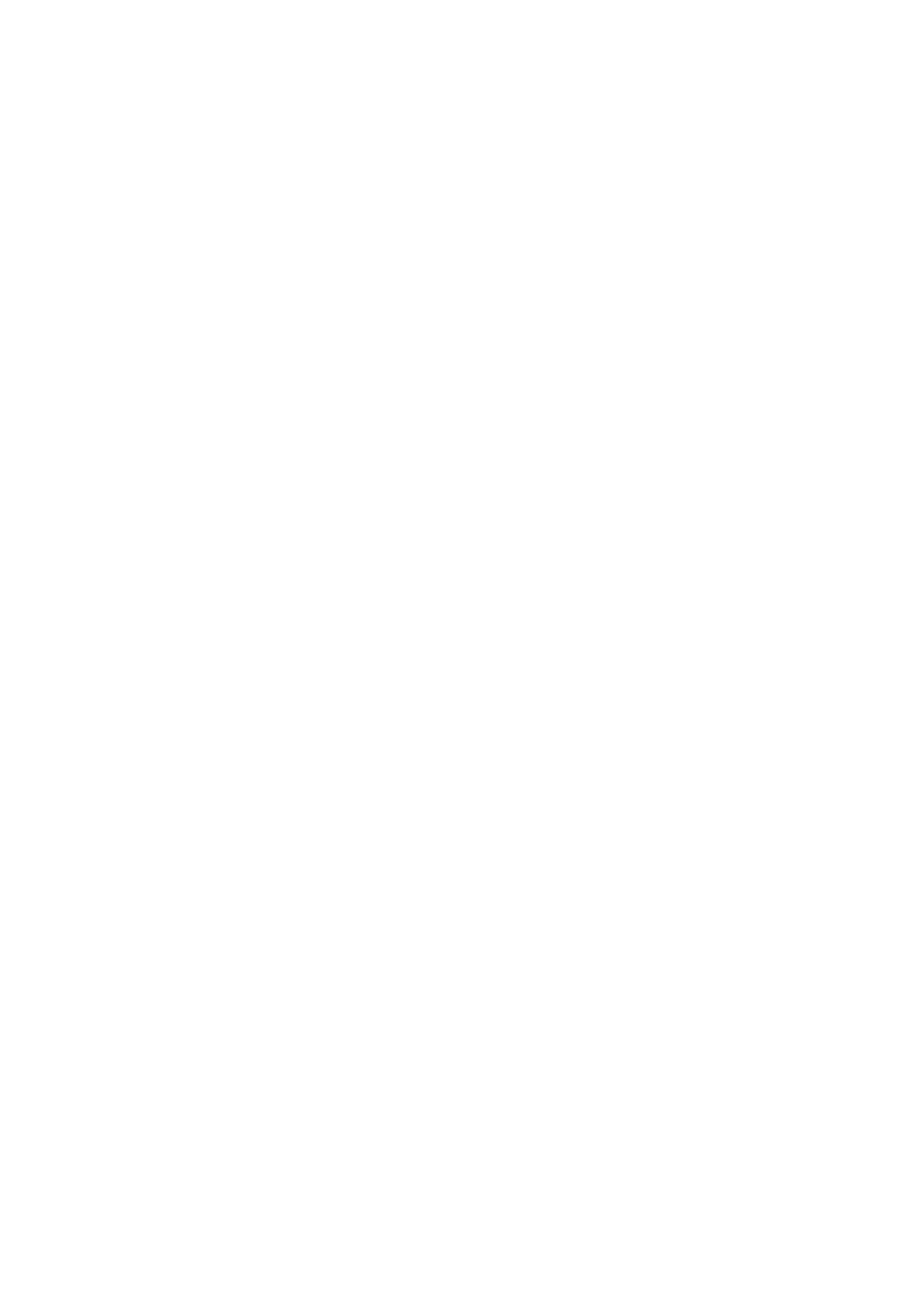**Page**

# **CONTENTS**

| <b>Abstract</b>         |                                                                                                                                                                                                                                                                                                                                                                                                     | i                                                                       |
|-------------------------|-----------------------------------------------------------------------------------------------------------------------------------------------------------------------------------------------------------------------------------------------------------------------------------------------------------------------------------------------------------------------------------------------------|-------------------------------------------------------------------------|
|                         | <b>Contact details</b>                                                                                                                                                                                                                                                                                                                                                                              |                                                                         |
| <b>Acronyms</b>         |                                                                                                                                                                                                                                                                                                                                                                                                     | iv                                                                      |
| 1                       | <b>INTRODUCTION</b>                                                                                                                                                                                                                                                                                                                                                                                 | 1                                                                       |
| $\boldsymbol{2}$        | <b>APPROACHES TO RURAL RADIO</b><br>Experiment or established tool?<br>Participatory communication and CATS<br>Community participation and empowerment<br>Radio and extension in the wider development context<br>Use in agricultural extension<br>Partnerships and networks                                                                                                                        | 1                                                                       |
| $\bf{3}$                | <b>GHANA CASE STUDY</b><br>Creating awareness of soil and water conservation issues via FM radio: experiences<br>from northern Ghana<br>Programme design<br>Audience research methods<br>Demographic and socio-economic characteristics of the farmers surveyed<br>Farmers' reactions to the radio programme<br>Final evaluation results: situation at the end of the growing season<br>Conclusions | 6                                                                       |
| 4                       | <b>IMPLICATIONS FOR DEVELOPMENT</b><br>Policy issues                                                                                                                                                                                                                                                                                                                                                | 10                                                                      |
| $\mathbf 5$             | <b>CONCLUSIONS</b>                                                                                                                                                                                                                                                                                                                                                                                  | 11                                                                      |
|                         | <b>REFERENCES</b>                                                                                                                                                                                                                                                                                                                                                                                   | 11                                                                      |
|                         | <b>ENDNOTES</b>                                                                                                                                                                                                                                                                                                                                                                                     | 12                                                                      |
|                         | <b>Tables and figures</b>                                                                                                                                                                                                                                                                                                                                                                           |                                                                         |
| Table 1<br>Table 2      | Estimated number of radio sets in use in Africa (1955–95)<br>Target audience's understanding of radio programme<br>Table 3 Aspects of the programme most enjoyed by farmers<br>Table 4 Perceived main messages of the programme<br>Table 5 Whether we practise SWC techniques or not, farming will always continue<br>Table 6 There is no point in wasting time on soil and water conservation      | $\boldsymbol{2}$<br>$\boldsymbol{9}$<br>9<br>$\boldsymbol{9}$<br>9<br>9 |
|                         | Figure 1 Radio and population growth in Africa                                                                                                                                                                                                                                                                                                                                                      | $\boldsymbol{2}$                                                        |
| Box 1<br>Box 2<br>Box 3 | Gender-differentiated programming<br>Programme content and farming cycle<br>Programme messages                                                                                                                                                                                                                                                                                                      | $\overline{5}$<br>$\boldsymbol{6}$<br>7                                 |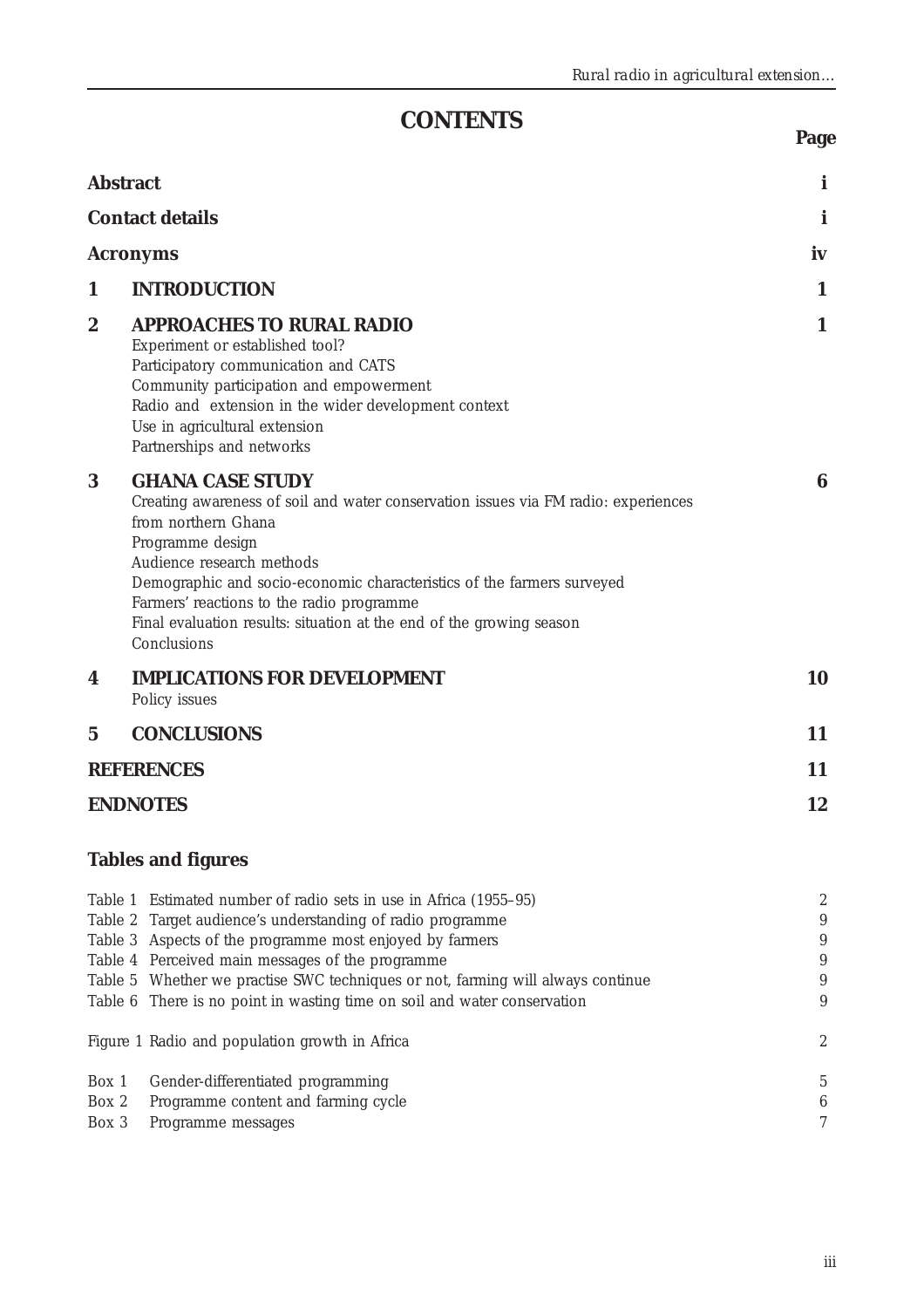## **Acronyms**

| ADRA          | Adventist Development and Relief Agency                                     |
|---------------|-----------------------------------------------------------------------------|
| AMARC         | The World Association of Community Broadcasters                             |
| <b>CIERRO</b> | Centre interafricain d'études en radio rurale de Ouagadougou (Burkina Faso) |
| <b>CATS</b>   | Community Audio Tower System                                                |
| <b>CMDC</b>   | Compagnie malienne de developpement des textiles                            |
| <b>DAB</b>    | Digital audio broadcasting                                                  |
| <b>DCFRN</b>  | The Developing Countries Farm Radio Network                                 |
| <b>DFID</b>   | Department for International Development (UK)                               |
| <b>FAO</b>    | Food and Agriculture Organization of the United Nations                     |
| GBC           | Ghana Broadcasting Corporation                                              |
| ICT           | Information communication technology                                        |
| <b>IDRC</b>   | International Development Research Centre (Canada)                          |
| <b>ISNAR</b>  | International Service for National Agricultural Research                    |
| MoFA          | Ministry of Food and Agriculture (Ghana)                                    |
| <b>NGO</b>    | Non-Governmental Organisation                                               |
| ODI           | Overseas Development Institute (UK)                                         |
| <b>PRSPS</b>  | <b>Poverty Reduction Strategy Papers</b>                                    |
| RST           | Radio Savanna Tamale                                                        |
| <b>SEC</b>    | Strategic Extension Campaign                                                |
| <b>SWC</b>    | Soil and water conservation                                                 |
| <b>UDS</b>    | University of Development Studies (Ghana)                                   |
| UNESCO        | United Nations Educational, Scientific and Cultural Organization            |
| <b>UNICEF</b> | United Nations Children's Fund                                              |
| <b>URA</b>    | Upper Region Radio                                                          |
|               |                                                                             |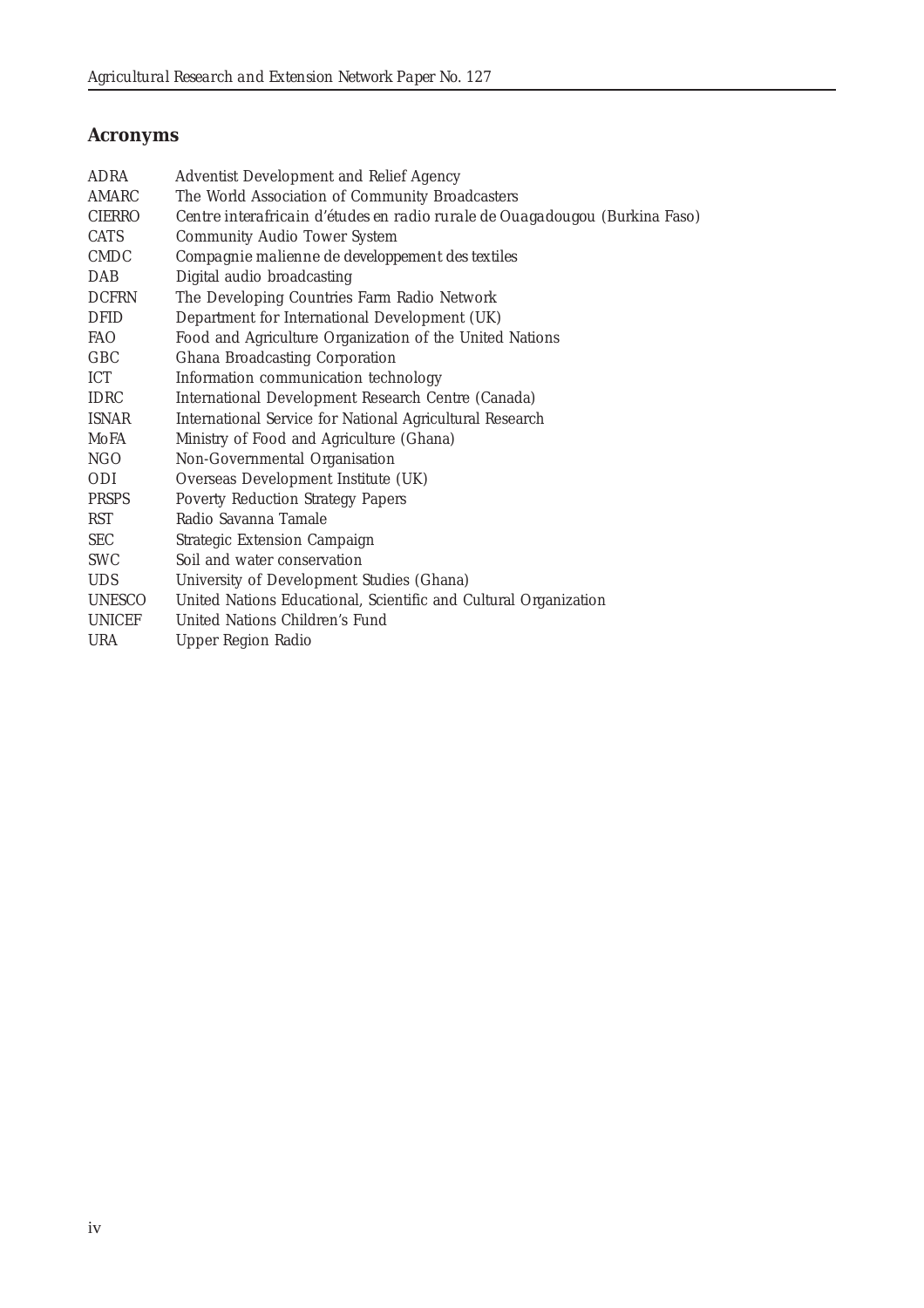#### **RURAL RADIO IN AGRICULTURAL EXTENSION: THE EXAMPLE OF VERNACULAR RADIO PROGRAMMES ON SOIL AND WATER CONSERVATION IN N. GHANA Robert Chapman, Roger Blench, Gordana Kranjac-Berisavljevic' and A.B.T. Zakariah**

## **1 INTRODUCTION**

The terms rural radio and community radio have come to be used interchangeably to describe FM stations established to broadcast to a local and predominantly rural audience. The growth of rural radio stations over the past few decades reflects both the improvements in information technologies and the shifting development paradigm towards a more participatory style of information and knowledge transfer. The 'community' aspect of local radio initiatives combines a number of approaches. The most obvious is that a local radio station gives the community a voice, and by encouraging the active participation of the audience in the making and scheduling of programmes this voice can play an empowering and potentially uniting function. The community focus can also serve another function: by employing members of the community both as station staff, such as radio presenters, correspondents and programme facilitators or *animateurs*, and as intellectual resources, for example providing programme material and content. This not only reinforces the participatory nature of the development approach but ensures local ownership and a greater chance of sustainability. Therefore, although the terms rural and community are used interchangeably it is the community element which has been a deliberate focus of many initiatives to ensure that the stations are run not only *for* the community but *by* the community. Rural radio has other elements: a development focus and an elevated cost per listener compared with urban stations which often make subsidy inevitable. Advertising, as opposed to public service announcements, is often uneconomic. Rural radio is the focus of this paper because the predominantly agricultural audiences of these stations can benefit from information to improve their livelihoods.

There are several approaches to using radio for development, and Section 2 outlines some of those being used to harness radio for agricultural extension. Radio initiatives as part of broader communication for development strategies have been used by international organisations such as the United Nations Children's Fund (UNICEF), the United Nations Educational Scientific and Cultural Organization (UNESCO) and the Food and Agriculture Organization (FAO) of the United Nations since the late 1960s. Other media such as video, television, the internet and information communication technologies (ICTs)<sup>1</sup> are also the focus of an increasing number of international organisations, nongovernmental organisations (NGOs) and governments investigating the role of communication in development. The impetus of the current revolution in information technologies has led to a more acute recognition that, without a concerted effort to ensure greater information equity, current information

asymmetries could be accentuated. On a global scale, this debate is manifested in the discussion of 'digital opportunities' or 'digital divides' (according to optimistic or pessimistic views). Although the focus of this paper is on the agricultural content of rural radio programmes, some involvement in the digital debate is unavoidable. A satellite digital radio network, Worldspace, is already broadcasting over much of Asia and Africa and could reach farmers in any locality if they had the necessary receiver; cost is presently the only barrier. Of more immediate relevance is the increasing flexibility and interconnectivity of digital information technologies. Well-established community radio stations are starting to harness ICTs, e.g. Kothmale in Sri Lanka, set up in 1989, which was connected to the internet in 1998 with funding from UNESCO. In discussing approaches to rural radio, therefore, this backdrop of the 'digital information revolution' will also be addressed in Section 2, to explore the current context of agricultural extension radio programmes and anticipate the implications for future strategies. Section 3 discusses the specific case of six vernacular radio programmes in Northern Ghana to examine how content and training material for agricultural development can evolve. The lessons learned from this experience will then be considered in the context of wider experiences with rural radio and the challenges facing agricultural extension in many developing countries.

#### **2 APPROACHES TO RURAL RADIO**

Rural radio is a well understood term. It is relatively jargon-free and self-explanatory but its meaning has changed over time. 'In 1985 the term rural radio usually referred to a division within the national broadcaster that produced programmes in the capital and broadcast them to the countryside. Now *rural* radio is *local* radio' (Girard, 2001: 6). At the most fundamental level it is understood to be a coherent sub-division of radio communication. More specifically it is a geographically descriptive term which acts as a powerful metaphor for the developmental process of connecting people together across remote communities so that they can share their knowledge, information and culture. Rural radio is generally perceived as a force for good, providing both education and entertainment where these might otherwise not exist. However, it is also an unusual term in that no other communication medium is spatially differentiated in this way. In this sense, it leads to a presumption of isolation, of information poverty and a lack of coordination which provides a *raison d'être* for a radio intervention. Most rural radio stations have been established by international agencies, NGOs or governments expressly for development purposes and it is therefore inherently a supplement where other delivery systems are seen to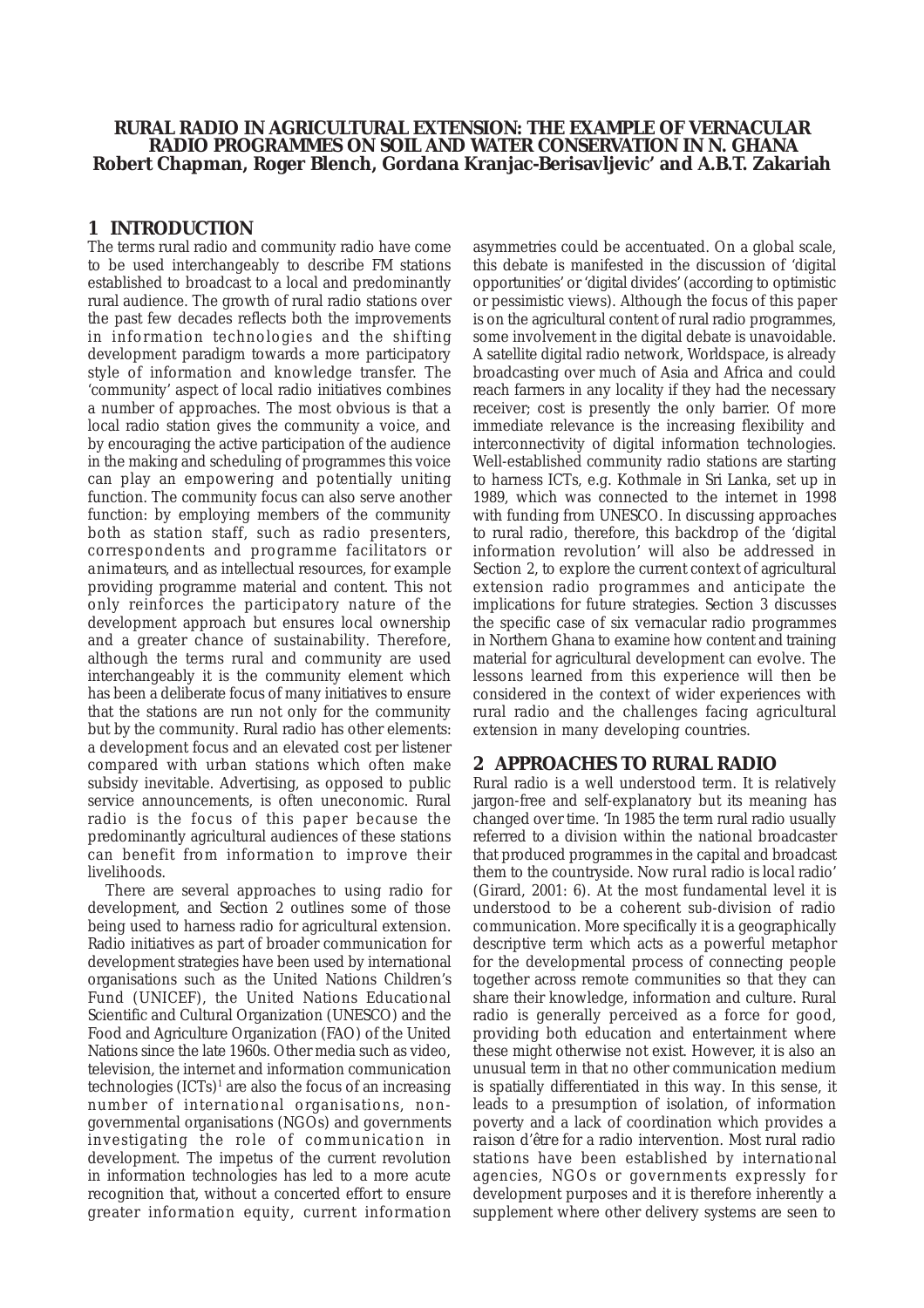be failing. The particular experience of agricultural extension systems in many developing countries has led to a review of the approach and a shift to a more advisory and facilitation-based approach (Roling, 1995). The corresponding shift towards more participatory development approaches (Chambers, 1994; Brown et al., 2002) has meant that a greater understanding of community perspectives is required to identify the local resources that can be built on to address local priorities. Similarly, efforts to improve agricultural extension have focused on innovations in communication to improve the points of interaction between research, extension and farmer to encourage a greater sharing of information. This is intended to replace the top-down, one-way technology transfer approach widely perceived to have failed to improve the prospects of most farmers and their rural communities. This section identifies the way that agricultural extension and rural radio have come together to tackle common community development goals.

## **Experiment or established tool?**

Experiments with radio as a communication tool have been going on since the 1940s. According to Mytton (2000), Harry Franklin pioneered broadcasting in indigenous African languages as early as 1941 in Northern Rhodesia to provide news of the war to those whose families were fighting in Somaliland as part of the Northern Rhodesia regiment. The problem he faced was getting receivers into villages because the wireless sets were not portable and required mains electricity. He managed to persuade Ever Ready to manufacture the 'saucepan special' battery set that could be used to power a small low-cost radio that required less electric

power than conventional sets. This proved very successful prior to the introduction of the transistor radio about a decade later. The use of radios across Africa has grown to over a 100 million by some estimates. Table 1 shows the growth in the number of radio sets compared with population growth over the same period. Although the ratio of people to radios remains quite low they have a big impact because so many sets are shared and people listening in groups is common. However, Figure 1 illustrates the regional disparities in Africa; and further national and sub-national variations in radio penetration and use could be identified especially between many rural and urban areas.

As radio technology has developed over the past half-century or so it has been adopted widely in many developing countries, not just in Africa. Radio stations are run by organisations ranging from the government to private commercial enterprises, NGOs and religious organisations. Experiments with rural radio by the FAO began in the late 1960s and by 1969 a Development Support Communication branch had been established within the Information Division to assist with its field activities (Coldevin, 2000). The FAO-funded rural radio stations that broadcast in local languages were initially managed centrally like those state radios run from urban capitals such as Ouagadougou and Bamako (Querre, 1992) and developed in the '90s into more participatory community-based radio stations (Ilboudo, 2000; Fardon and Furniss, 2000). One such community approach was to use 'narrowcasting' technology based on a community audio tower system (CATS), which used karaoke equipment and an amplifier with microphones in a studio linked to a metallic tower with all-weather loudspeakers.



Source: Mytton, 2000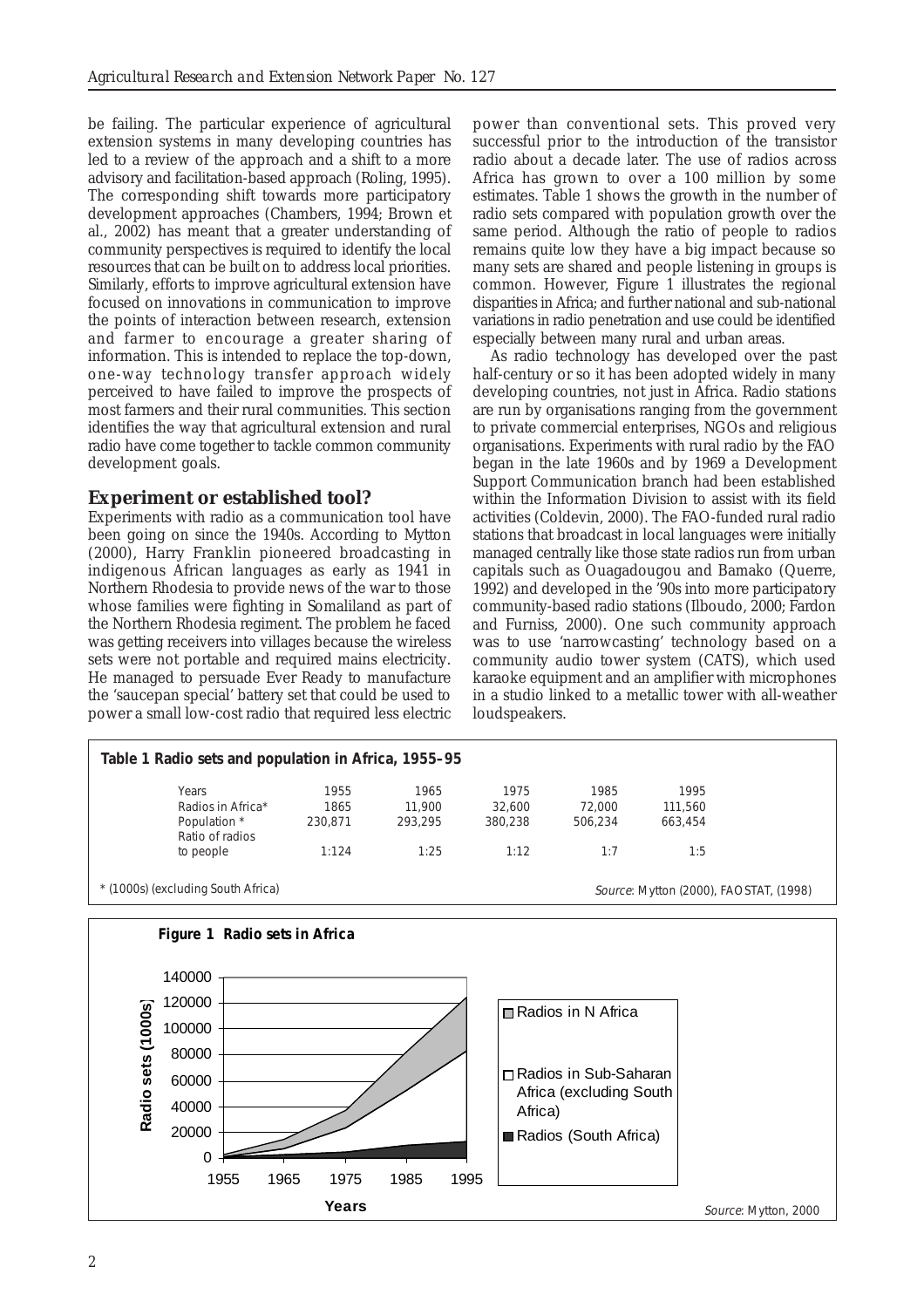#### **Participatory communication and CATS**

CATS were installed in the Philippines in the late 1980s and early 1990s by FAO, the United Nations Development Programme (UNDP), UNICEF and the Department of Agriculture. The CATS in Tacunan, a small *barangay* in Mindinao, started in 1992 and can 'narrowcast' over a three-mile radius using a team of local volunteer presenters who form the Community Media Council (CMC). The Council meets to discuss community issues and the programme schedule which is now well established, with health issues on a Monday and farming on a Tuesday, for example. The programmes, such as *Agrikulturang Pangmasa* (People's Agriculture), are presented in the evening between six and seven. Specific agricultural problems affecting the community have been successfully tackled, such as control of banana pests and the problem of the rhinoceros beetle which affects coconut trees (Dagron, 2001).

The CATS have also been used in FAO's multi-media campaigns such as the four-month 'School of the Air' aimed at improving rice production. This campaign used three half-hour presentations a week over a fourmonth period to provide farmers with information on a range of issues relating to local rice production, including integrated pest management techniques. The programmes were followed up in the community with training using printed materials and field demonstrations. A before and after evaluation of the impact of the campaign was carried out, based on both the rice farmers' knowledge and their use of recommended practices. Amongst the farmers surveyed their knowledge had increased from 55% to 92% and their use of recommended practices from 46% to 68% respectively (Coldevin, 2000). The cost of a CATS is estimated at US\$2000 for the equipment, the studio being provided by the community (Coldevin, 2000). The communities where CATs were installed in the Philippines averaged around 4000 inhabitants all of whom could be reached by the loudspeakers. Experiments have also been carried out in rural communities in Ethiopia, Thailand and Mozambique and have served as catalysts for community mobilisation. This narrowcasting approach is inherently inclusive with no problems about the cost of radio receivers or their batteries to worry about. In less densely populated rural areas such as in many parts of Africa the increased reach of a radio transmitter is needed but the principles of local ownership and control have been well established by CATS. In the case of Maragusan, benefiting from the CATS experience of Tacunan, the transition has been made from a CATS to a fully fledged local radio station and although 'a transmitter makes a difference technology wise… the contents and operational framework remain the same' (Dagron, 2001).

This experience is therefore more than simply an experiment with narrowcasting technologies and has helped to develop the participatory communication approaches that have been adopted by many rural radio stations. An interesting variation of the approach is the village information centre established in the coastal village of Veerampattinam in Southern India which provides weather bulletins to the fishermen via loudspeakers. The information centre has been equipped with two personal computers linked to email via a spread spectrum mast installed alongside the loudspeakers. An information centre in the nearby town of Vilanur collects information on a range of local issues and regularly updates the village information centre by email, for example, with information on market prices and government schemes. The villagers, in addition to receiving the information announced through the loudspeakers, are also able to make specific requests at the centre which are then sent to the central 'hub' in Vilanur, staffed by personnel trained to search the internet and maintain databases of local information (Chapman and Slaymaker, 2002). The 'hub' and outlying village centres have been established with the help of a local NGO, the M.S. Swaminathan Research Foundation, and support from the Canadian International Donor Agency (IDRC). The FAO is now also investigating the possibility of connecting the network of rural radio stations, such as those established during the 1990s in Africa, to the internet. To many people it is the local focus and participatory communication approach of rural radio that has the greatest potential to harness the internet and other information communication technologies and provide the information intermediary necessary to bridge the 'rural digital divide' (Richardson, 1997; Ilboudo, 2001; Heeks, 1999).

## **Community participation and empowerment**

The strength of rural radio as an extension tool is widely regarded to lie in its ability to reach illiterate farmers and provide them with information relating to all aspects of agricultural production in a language they understand. This does not mean simply reading technical information over the airwaves in local languages, but understanding the way farmers themselves discuss their problems in the community and providing relevant information in the local agroecological and cultural context. Extension services have been criticised both for failing to reach the majority of farmers in many developing countries and to communicate successfully with those that fall within range. Rural radio offers both the reach and the relevance to its listeners when the programmes are generated in a community-based and participatory fashion. 'More than any other mass communication medium, radio speaks in the language and with the accent of its community' (Girard, 2001: 6). It is easy to understand the appeal to listeners of having local issues discussed in the 'accent' of the local community. The challenge for international organisations such as FAO has been to use rural radio as an extension tool which can take technical information from the wider agricultural research community and translate it both literally and figuratively into the local language with the most appropriate 'accent' for the target audience. This requires a shift away from simply delivering extension 'messages' and a move towards understanding the local farmers and their knowledge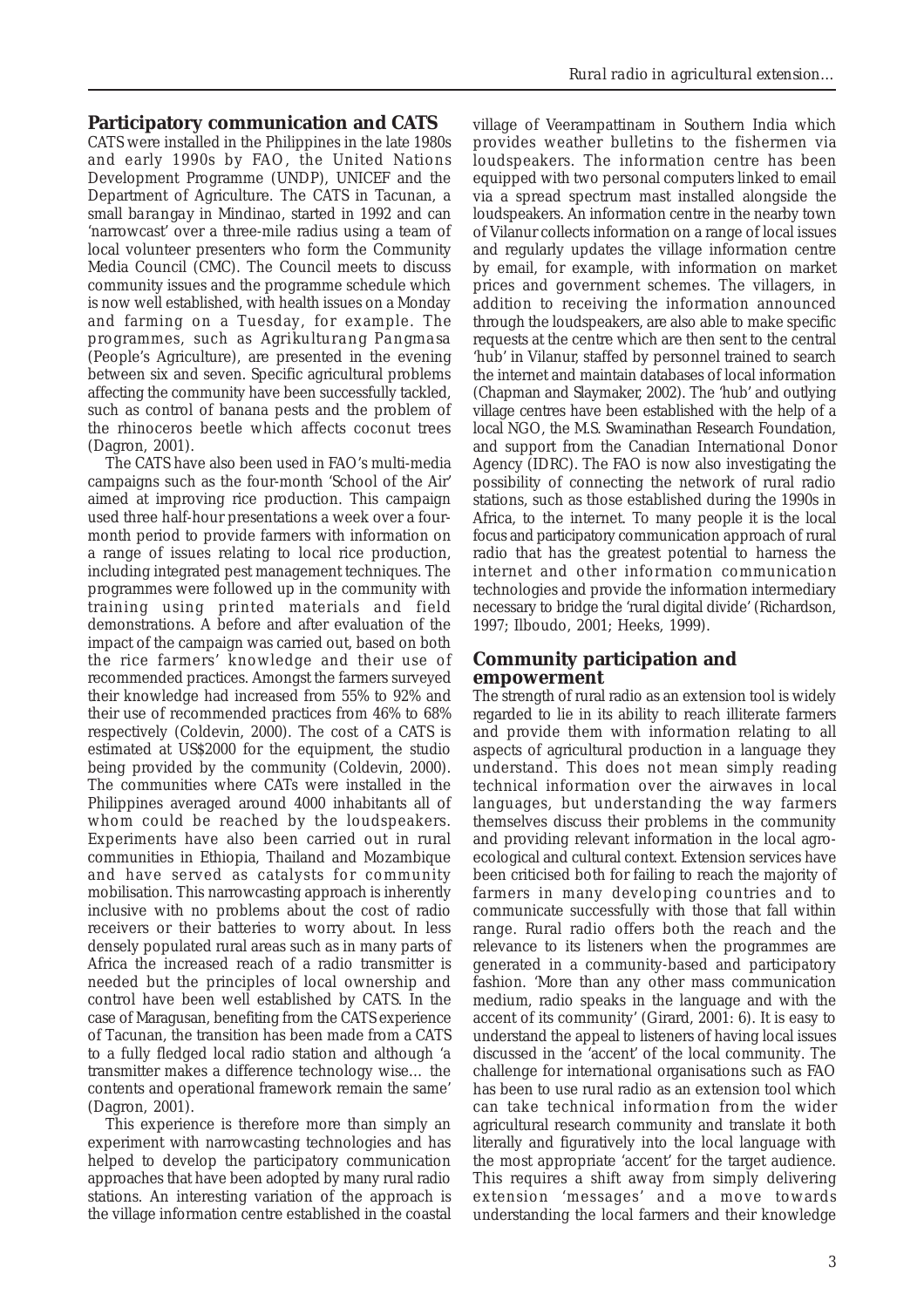of the subject in question (FAO/CTA, 2001). The experience of four rural radio stations set up in Kolondieba, Bougouni, Koutiala, and Bla in Southern Mali in 1999 with technical assistance from FAO found that listeners' groups were very helpful. The cotton farmers, in particular, formed groups in order to coordinate their production for the parastatal *Compagnie malienne de developpement des textiles* (CMDT) which was a partner in establishing the radio stations.

The radio stations already established in Mali are part of a wider project of community empowerment involving the establishment of over 40 community radio stations between 1995 and 2014. This is part of the government's plans to promote democracy and decentralisation and encourage the formation of community groups such as farmers' organisations. Participation in constructing and financing the stations has been fundamental to their establishment, and the staff and programming committee have all been selected locally by the community. Training in running and managing the stations has been given by the *Centre interafricain d'études en radio rurale de Ouagadougou* (CIERRO). The FAO is providing ongoing training in how to monitor and evaluate the impact of the programmes 'to determine who is listening to what programmes, whether they change their farming practices as a result and what, if any, impact this has on farming, livestock rearing, health and natural resources' (Mundy and Sultan, 2001).

## **Radio and extension in the wider development context**

Radio stations set up in rural areas have a predominantly agricultural clientele. Whether those who run them are pursuing the development objectives of the station's funder or simply aiming to entertain, they are aware that agricultural issues are very high on their listeners' priorities. However, agricultural extension systems have only shifted to more participatory approaches relatively recently and so much of their early efforts used the top-down technical scientific information approach which tended to ignore the diversity of both local agricultural problems and the farmers' existing knowledge and skills. Other social development sectors, such as health and education, have been more effective, using rural radio to communicate messages to a target community or a specific demographic group. In many areas radio stations have become highly valued for interacting with specific disadvantaged groups and for handling complex social problems. Youth radio, for example, has emerged as a powerful tool for international organisations promoting the UN Convention on the Rights of the Child, encouraging children to participate in and produce programmes on issues that are important to them. The Hatemolo Radio Programme in Nepal encourages disabled children to share their experiences and produce radio programmes about them to encourage others. The children arrange the programme schedule, develop ideas and scripts, and produce the shows (Communication Initiative, 2002).

The Soul City project in South Africa is probably one of the best known multi-media approaches to

tackling complex social development problems such as violence against women, HIV/AIDS and other health issues. Central to Soul City is a television programme combining education on HIV with an entertaining soapopera-style format. The educational messages are then followed up through a series of radio discussion programmes called Healing Hearts which are broadcast in nine languages on regional radio stations. The stories are serialised in ten newspapers in two languages, and 2.25 million booklets are distributed in national newspapers and to community-based projects. The characters from the TV show are also used in a range of different formats from school books to comics and adult information materials (Dagron, 2001). This multimedia approach is based around a process of 'edutainment' which aims to encourage public debate about health issues rather than simply dictate messages. It is useful, therefore, to consider the use of radio as an extension tool for agricultural development in this context of wider social development concerns. There is however a political dimension that should be explored, although by necessity only briefly here, before considering the use of radio in agricultural extension more specifically.

Rural radio in many countries has been promoted as part of a broader process of democratisation. The development of decentralised and pluralistic media also corresponded to many of the objectives of the World Bank's structural adjustment policies aimed at reducing state monopolies and encouraging privatisation. The process of achieving radio pluralism, however, has not always been smooth. In Burkina Faso, rural radio stations established in the '70s and '80s with German funding broadcast in 17 recognised indigenous languages (*langues nationales*). However, with the political coup and the end of funding, the stations became unsustainable. The FAO continued to provide technical assistance during the 1990s but the political context meant that the rural radio stations remained constrained by their links to the state radio and limited statutory authority. More recently, the Ministry of Communication and Culture has attempted to provide a comprehensive regulatory framework to enable the private, rural and state radio stations to coexist (Nombré, 2000). Similarly, in Benin, the problems with establishing five community FM radio stations (*radio rurale locale*) in Lalo, Ouèssè, Banikoara, Ouakè and Tanguiéta were more political than financial. Very basic equipment was used consisting of a small studio, transmitters and solar panels with batteries that contributed to a very low cost of installation. The stations were intended to broadcast on FM with a range of up to 100km in two languages each to cover large rural areas where there is considerable linguistic diversity. However, problems arose, for example in Tanguiéta as the choice of languages, staffing of the station and even its location all became political issues (Grätz, 2000). Effective legislation enshrining the decentralisation of political authority and liberalisation of the media needs to correspond with a community management structure that avoids local radio stations being constrained by local political disputes rather than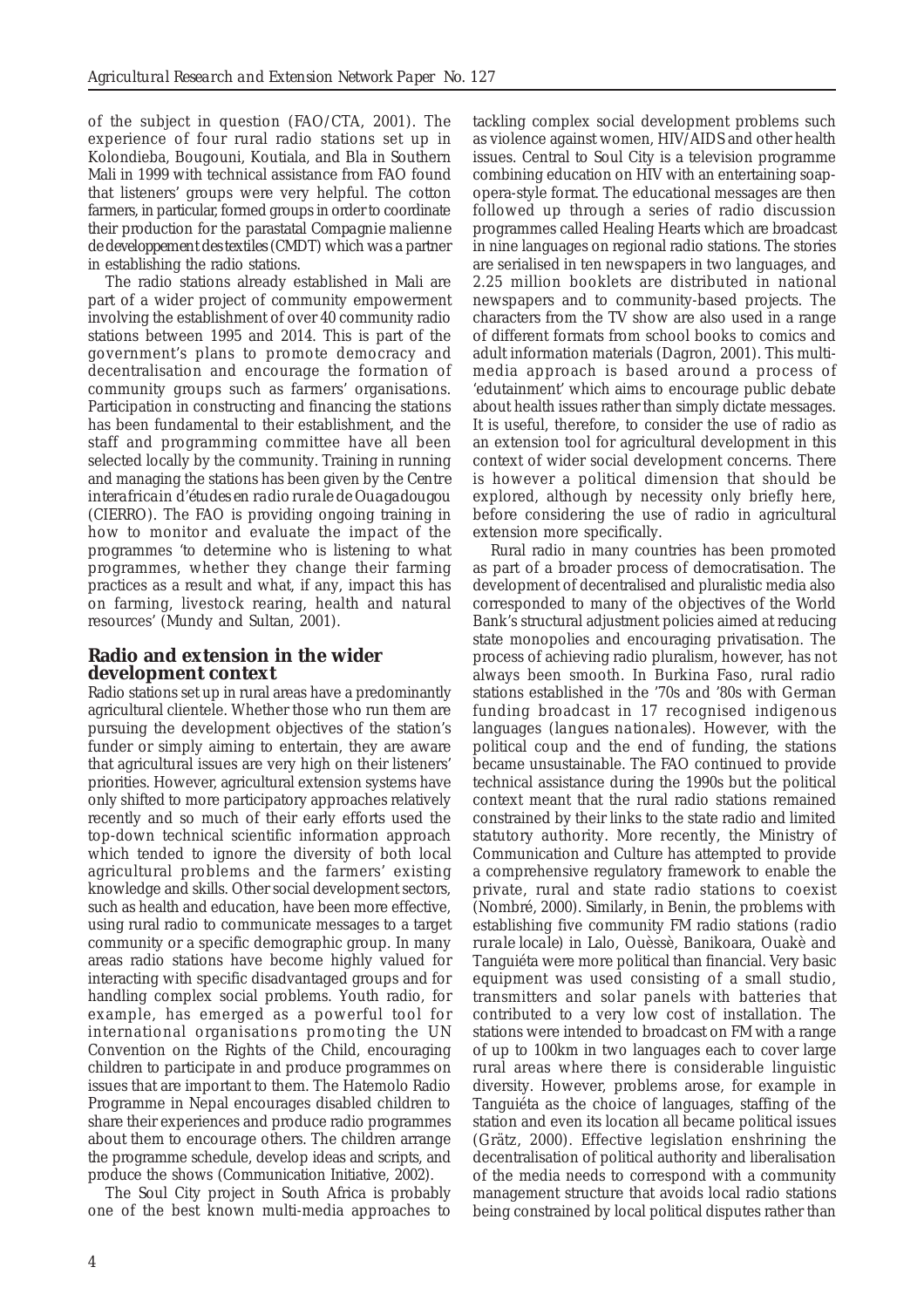fulfilling their intended role as agents of democratic change. In many countries, such as India, rural radio stations are not permitted to broadcast independently of the state broadcasting authorities.

#### **Use in agricultural extension**

The FAO developed the Strategic Extension Campaign (SEC) methodology in many countries of Africa, Asia and Latin America in order to support the local extension agents in their work whilst also harnessing the multimedia tools available to encourage greater community participation. Various media were employed including local radio, posters, local theatre, audiocassettes, comics and silk-screened printed materials. The radio slots were used strategically to advertise the key messages of the campaign and target particular listeners' groups. For example, the campaign in Malaysia, in collaboration with the FAO's Inter-Country Programme on Integrated Pest Management in Rice in South and South-East Asia focused on rat control. Based on a survey of the extent of the problem and focus group discussions on approaches being used to tackle the problem the campaign began in 1985 with a series of training workshops for the core group responsible for the management of the SEC. The multimedia materials were then designed and tested with specific strategies and channels of delivery chosen to have the maximum impact. The radio in this case was used to discourage the use of a particular poison, zinc phosphide, in preference to a safer wax and dust poison, easier to use and more effective. This was followed up with a portable flip chart and booklets used by trainers for physical control methods and group discussion, including religious leaders' sermons. A follow-up evaluation in 1987 showed that the number of farmers using zinc phosphide fell from 92% to 40% and the number of farmers reporting total damage from rats fell from 47% to 28%. The use of the alternative poison dust and baits recommended by the campaign rose from 14% to 58% and 31% to 94% respectively. Although successful, the campaign was expensive at over \$140,000 (approximately \$1000 per person) with over 50% being spent on multi-media materials and the rest on training field personnel which involved 34 people in five workshops for a total of 32 working days (Adhikarya, 1994). This compares to the current perception that rural radio can function as a low-cost educational tool. The World Health Organization (WHO) estimated that HIV/AIDS educational programmes in developing countries carried out through mass media such as television and radio ranged in cost from only 0.041 to 0.07 US cents per person (Bouhafa, 1997 in Myers, 2000).

Simli or 'friendship' radio operating in Northern Ghana was established with assistance from the Danish Community Development Programme. The radio broadcasts in Dagbani and Gonja have a range of approximately 60km including West Gonja, Tamale, Savelugu/Nantong and parts of West Mamprusi and Gushiegu/Karaga districts in the Northern Region. The station provides a mix of entertainment – music, drama and news – and discussion programmes on local issues

aimed at tackling community development problems. Its educational and extension role is well established through the development of local schools where the teachers are trained to integrate specialist broadcasts into the curriculum. Teachers also use recorded cassettes of programmes for special classes to encourage the local adult population, including farmers, to improve skills such as basic literacy. Agricultural extension programmes are prepared by trained community radio agricultural extension officers. Their role is to visit farmers in the community, discuss their problems and priorities, then prepare a series of discussions with local experts, a drama or a combination of techniques including interviews with farmers in the field. The programmes are felt to be far more accessible to local farmers if they can hear themselves or their neighbours discussing the issues directly on the radio. Norrish (1998) has observed that, 'it is no longer considered good enough for media professionals to isolate themselves from the audiences they are supposed to serve.' In order to achieve a level of farmer participation the radio extension officers have to spend at least 12 days a month recording out in the villages, spending the rest of the time editing in the studio with the producer, tracking down specialists from the district offices of the Ministry of Agriculture, regional universities and local NGOs, and researching the programme topics.

The rural radio stations Radio Mampita and Radio Magneva in Madagascar are credited locally with the introduction of new agricultural techniques. Local associations were encouraged to become members of the *Conseil d'administration* in order to participate in the running and funding of the stations. Although the government issued the FM licences for free the stations are only partially funded by donors and commercial advertising revenues. Members from the communitybased peasant associations were expected to pay *Francs Malgaches* (Fmg)50,000 (US\$8) or 60kg of rice per year to join the *Conseil d'administration* with individuals paying Fmg5,000 for a one minute message but half

#### **Box1 Gender-differentiated programming**

Farming programmes do tend to be relevant to a broad swathe of the community including both men and women. In many communities, however, there is a clear division of labour, with well defined roles for men and women in terms of the crops they grow and the activities they are responsible for. In rice production in Ghana, for instance, women are predominantly involved in the harvesting, winnowing, manual de-stoning, parboiling and marketing. Men are predominantly responsible for the land preparation, sowing, water management and weeding; and the household may join together for certain tasks such as threshing and transport. Radio extension programmes, therefore, need to be prepared and broadcast in a way that makes them accessible to the target audience. This will require consultation with the community to identify not only the different subject priorities of men and women but also the timing of the broadcasts including any meetings of listeners' groups or follow-up training, to fit in with work and household schedules. Radio Peace in Southern Ghana broadcasts to the women's cooperative on issues such as fish processing and marketing but on Tuesdays, for example, programmes are targeted at the fishermen who stay ashore in Elmina port to repair their nets.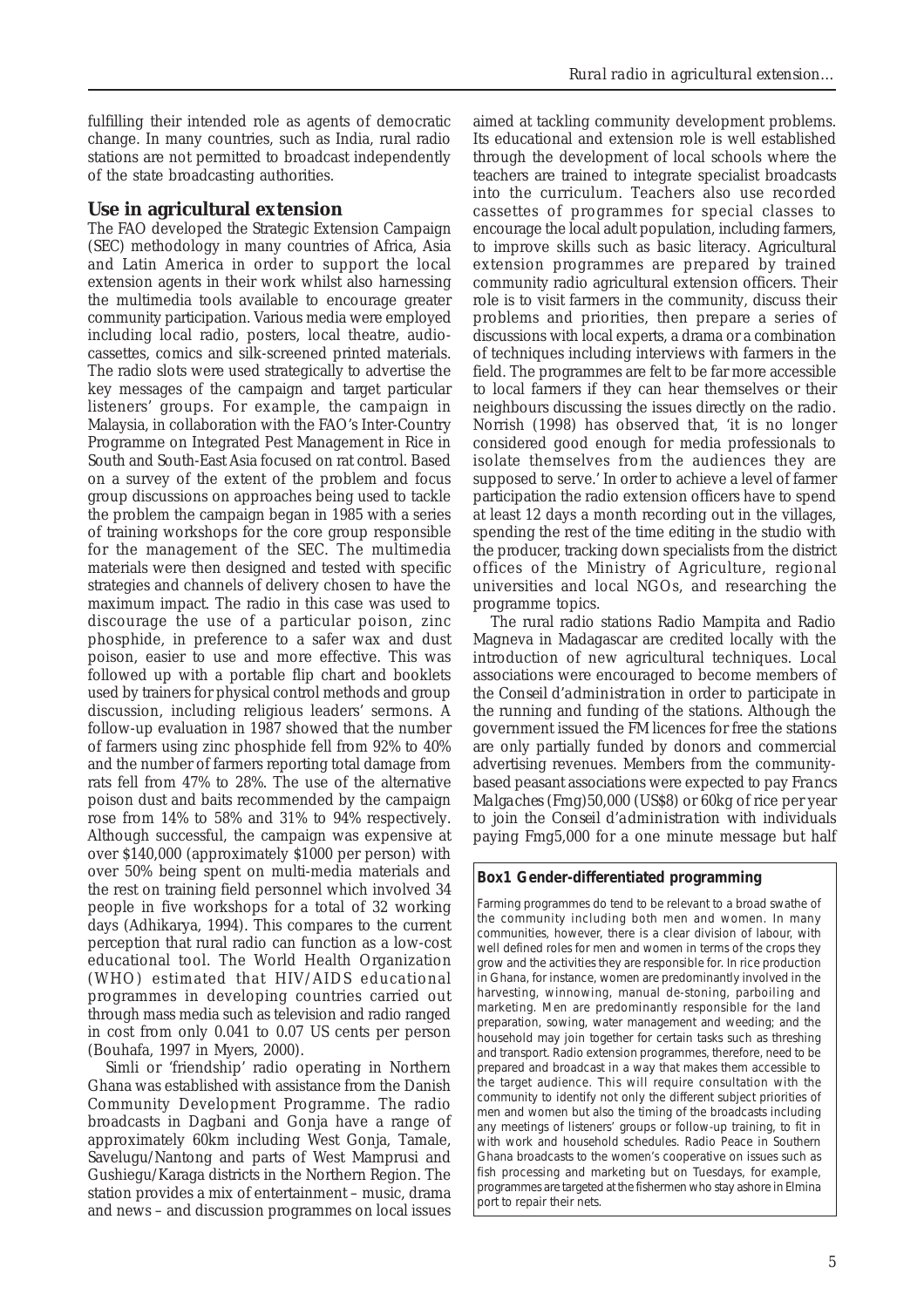that if they were members of an association that had joined. This cost recovery mechanism has not proved very successful but the agricultural programmes broadcast mainly in the evenings are popular. The local language issue is also not so much of a problem in Madagascar as elsewhere in Africa because the majority of the population understands a single national language, Malagasy. The monitoring of local livestock thefts has also resulted in a dramatic increase in the number of livestock recovered (Dagron, 2001). Rural radio has also been credited with preventing conflict between farmers and pastoralists in Mali where farmers have been able to inform the local radio station when their fields will be harvested and become free for browsing by migrating herds of cattle (Myers, 2000).

## **Partnerships and networks**

One of the difficulties of operating a schedule of agricultural extension programmes on rural radio is accessing agricultural research material to support the range of topics requested by farmers. The International Service for National Agricultural Research (ISNAR) aims to improve the linkages between agricultural research and rural radio in Ghana, Mali, Uganda and Cameroon in a collaborative project with the University of Guelph and FAO. The Developing Countries Farm Radio Network (DCFRN), a Canadian NGO, is also a partner in the project which helps community radio broadcasters to share their experiences and provides training in scriptwriting. Agricultural researchers and radio broadcasters are being brought together to improve the planning, preparation, format and evaluation of their extension programmes. The collaboration between a wide range of partners involved in farm radio broadcasting is intended to be a capacity-building exercise which will provide the stations with additional tools to improve the impact of their programmes (Hambly Odame and Kassam, 2002). The FAO is also collaborating with the World Association of Community Broadcasters (AMARC) to develop training programmes for community radio broadcasters (Ilboudo, 2001).

A further benefit of networking is the ability to share programme material and ideas. The international NGO, PANOS, maintains a database of radio programme materials obtainable on cassette or via the internet for community radio stations to use directly or translate and assimilate into local programmes. UNESCO and Danida helped to set up small networks such as the Tambuli network of 20 community radio stations in the Philippines in the 1990s. Providing communication between remote stations and wider networks is often the greatest challenge (Dagron, 2001). Mytton (2000) points towards the future of satellite-based networks and the potential of digital audio broadcasting (DAB) which is already a reality in many developing countries. Apart from reaching the many rural areas that are not served by rural radio due to the lack of a terrestrial FM network, satellite-delivered digital radio can be used be used to provide large quantities of programme material to existing stations relatively cheaply. The use of the internet as a networking tool is being tested by

the FAO both for rural radio and for extension services more generally such as through the Farmnet and Vercon concepts (FAO, 2000a,b). The considerable store of information available on the internet and the speed at which information can be shared between networks of people and institutions offers the potential to rapidly increase the availability of information on international agricultural research and community development experience in many developing countries. Many developing countries also have a considerable amount of public information that could be made more accessible nationally using the internet. To benefit from this potential effort needs to be focused on improving the user interface, adapting ICTs to provide low-cost applications that suit the local physical (geography, climate and infrastructure) and cultural conditions. Many of the lessons of harnessing rural radio through more participatory communication approaches could also be applied to the presentation of information through the internet. Contrary to some expectations the internet has not undermined radio as a communication medium but in some ways offers real opportunities for enhancing the role that existing community radio stations play as the local voice of a decentralised people-centred communication network. In the meantime, 'in most of the world radio is still the medium of choice and offers the greatest potential for serving farm and rural populations' (Hilliard, 2001).

## **3 GHANA CASE STUDY**

A long-term research programme, 'Resource degradation in sub-Saharan Africa: policies to support sustainable soil fertility management and soil and water conservation among resource-poor farmers in semi-arid areas', was completed in 2000 with the publication of three volumes, two in English and one in French (Blench and Slaymaker, 2001a,b,c). This was a collaborative project between six African countries<sup>2</sup> and the Overseas Development Institute (ODI) UK, funded by the Department for International Development (DFID). The wrap-up workshop on soil and water conservation (SWC) techniques was organised by the University for Development Studies (UDS), Tamale, as one of the partner institutions. As a consequence, there was considerable discussion about the best method of disseminating the findings of the study to farmers, given the problems of the extension services in the partner countries.

#### **Box 2 Programme content and the farming cycle**

The experience of agricultural extension at Simli Radio has shown that the most popular programmes are those that can provide farmers with a direct income-earning opportunity. This frequently involves discussion and training on topics that help to combine growing traditional crops with a supplementary activity that does not require high levels of investment or risk in terms of ceasing existing activities. Specific examples of popular programmes have been on bee-keeping, rearing grass-cutters and giant snail production especially for sale to customers in the south of the country. These additional extension programmes are most popular during the dry season when farmers have the time to consider alternative strategies. During the cropping season specific advice is preferred on the full range of crops being grown locally, timed to coincide with the various stages of land preparation, planting, weeding, water management, harvesting and marketing.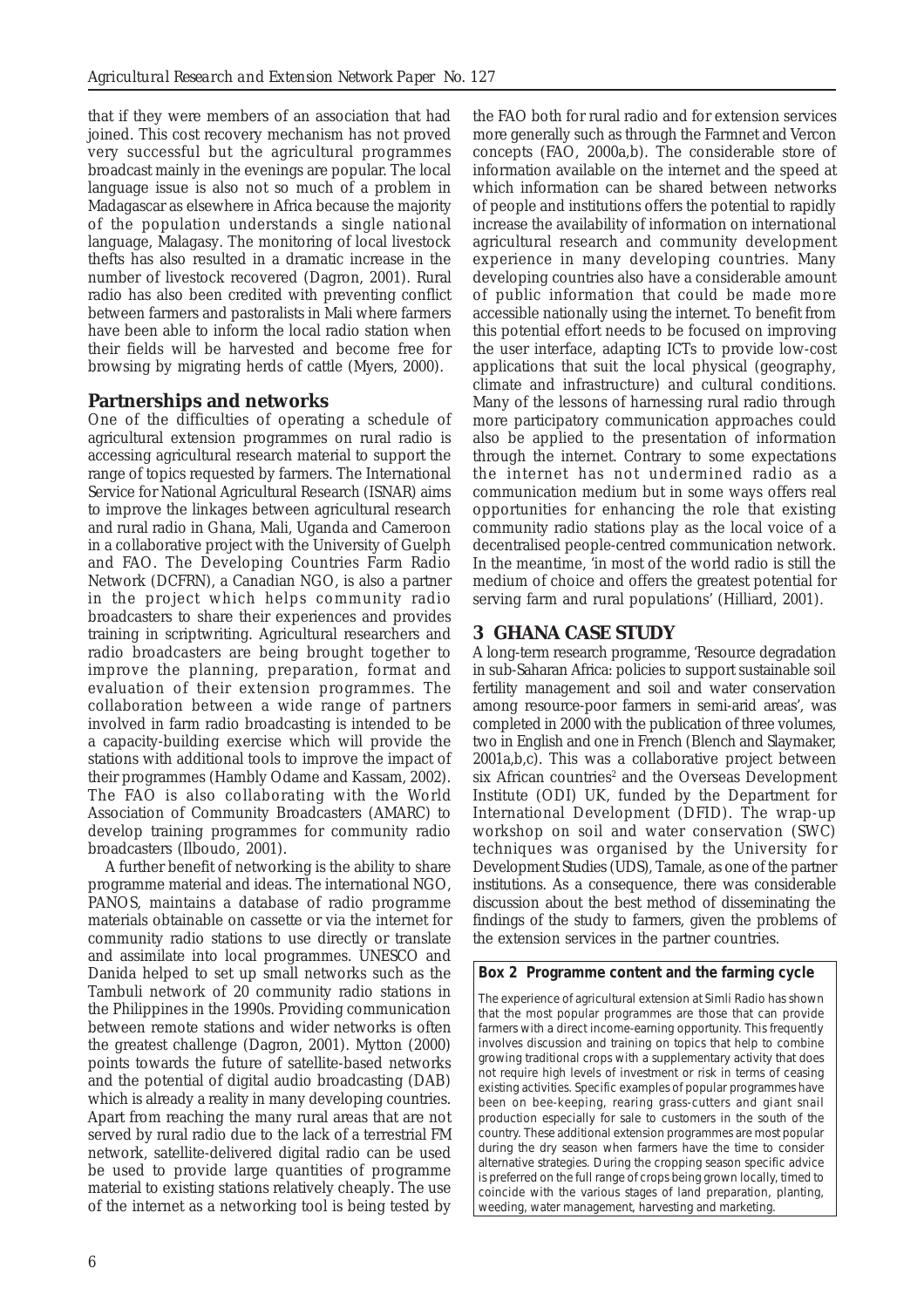Despite the breadth of experience with rural radio mentioned above, few African countries have experimented with transmission in minority languages; usually the national language or the dominant regional language is used or else minority language broadcasts (on AM) are simply translations of centrally-approved government broadcasts, as in Nigeria. For this reason, messages often do not reach the very audience they are intended to influence (Ansu-Kyeremeh, 1992). However, Ghana has taken the innovative step of setting up FM stations for minority communities in the North, communities that are excluded in many countries wealthier than Ghana, such as Nigeria. In Northern Ghana, the use of FM radio for broadcasting development-oriented programmes started in the early 1980s with the establishment of the Upper Region Radio (URA) Station at Bolgatanga which had the responsibility of broadcasting development messages in local languages to the people of the Upper East and Upper West regions of northern Ghana. In 1997, a second FM radio station, Radio Savanna, Tamale (RST), was established through collaborative efforts between Ghana Broadcasting Corporation (GBC) and the Non-Formal Education Division of the Ministry of Education. The RST, like URA, broadcasts mainly in local languages, Dagbani and Gonja. It covers almost all the Northern Region with the exception of Saboba/Chereponi, East Mamprusi and Zabzugu/Tatale districts. More recently still, broadcasts have begun in the Upper West region, transmitting from Wa. The task of these stations is to use a participatory approach to broadcast development messages and non-formal educational programmes.

Apart from the national network, GBC, other radio stations, especially in the regions, devote considerable air time to agricultural topics. One of the early examples of using rural radio for agricultural extension was the Wonsuom project. This was a grassroots development communication project in Swedru District, managed by the University of Ghana Communication Department and funded by UNESCO, started in 1983 (Obeng-Quaidoo, 1988). The project covered 18 villages and towns with a combined population of 90,000. According to 2000 estimates, Ghana has 18 FM and three short wave radio stations, with a total of about 4.4 million radios in use. This means that a sizable part of the population (currently 18.5 million) is exposed to radio broadcasts daily. Vernacular radio also exists in large urban centres in the south, but these are commercial stations which do not necessarily see rural development as their mission.

Given this unusual situation, the team decided to experiment with vernacular broadcasts in six local languages to extend the reach of the messages emerging from the study project. The core of the programme was to be a drama. A skeleton script was written then six acting troupes discussed it and adapted the text and situations to culturally appropriate forms for each language group. The programme was produced in a magazine format, featuring drama, topical talk and discussion, interspersed with jingles and traditional music. An hour-long draft was designed by a

collaborative team from UDS and ODI in February/ March 2001 and copies were distributed to the radio producers in Tamale and Bolgatanga, as well as to extension workers and NGO representatives who were all involved in producing the programme and identifying suitable farmers' groups. The local languages chosen are spoken in Northern Ghana (Dagbani and Gonja at Radio Savanna, in Tamale, Northern Region, and Kusaal, Kasem, Gurune and Buli at Upper Region Radio, at Bolgatanga, Upper East Region). The programme was about an hour long and contained information and advice on the importance and practice of SWC methods. It was broadcast three times in each language during March and April 2001.

#### **Programme design**

The programme was designed to combine music and drama with information from the presenter and SWC topics discussed by a panel. The drama script was prepared in outline by representatives from the UDS Faculty of Agricultural Engineering and a local NGO, Trax. The story featured male farmers discussing SWC on their land with each other and their wives. A man from the village tries to explain how to reduce the risk of soil erosion using such techniques as contour ploughing to reduce water run-off from sloping land and the importance of preserving and planting trees. Scepticism amongst the farmers is used to air various points of view about a range of conservation techniques such as using organic fertilisers or green manuring, reduced bush burning, control of chemical inputs for cash crops and migration strategies. The drama presents an extension officer and an educated farmer being challenged by farmers as to why they should change their current practices. Although light-hearted the drama shows the tensions inherent in sharing information in a local context, for instance what level of trust can be afforded to certain individuals by their peers and the status of such as extension agents. The issues explored in the drama are shown in Box 3 but more importantly, by capturing agricultural issues in an entertaining format, the programme aimed to highlight the importance of sharing information in farming communities and recognising that there are various channels of information available locally. The local extension service, university, NGOs and local farmers all took part in the discussions after the drama was broadcast to help build on its themes and explain to listeners who they should contact for more information.

#### **Box 3 Programme messages**

- Be aware of the dangers of bush-burning.
- Consider alternatives to chemical fertiliser such as animal manure and green manure from plants.
- Agroforestry can help to improve soil fertility and prevent erosion. Protect and plant trees where possible.
- Be aware of the dangers to the long-term soil fertility of the land of growing cash crops.
- Consider investing time in farm improvements using soil and water conservation techniques rather than migrating to urban areas for short-term work.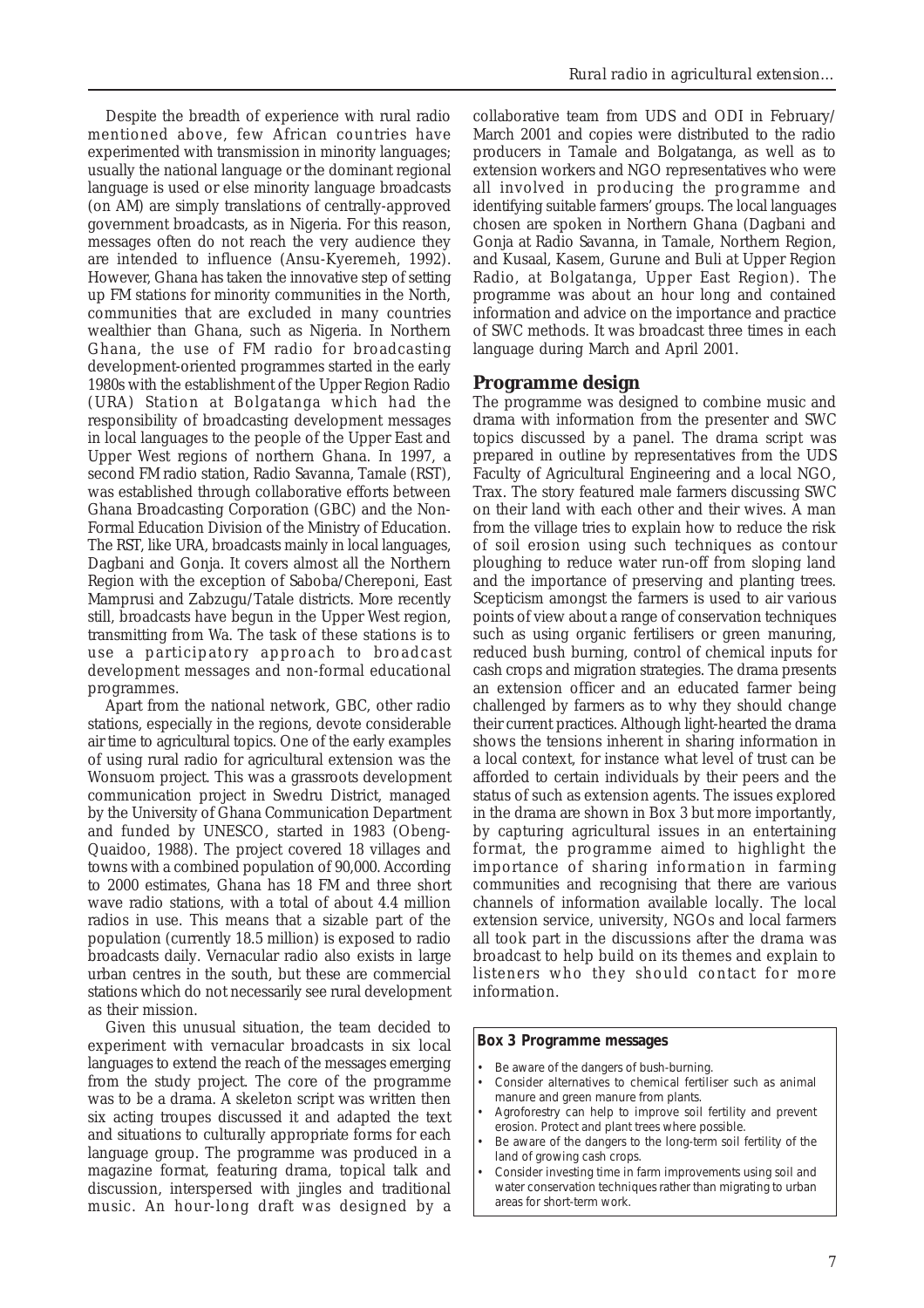The drama script was adapted locally by the producers responsible for each of the six local languages to ensure the characters' names and phraseology were suited to the target audience. The story line and themes remained the same but the approach taken by the performers was specific to the language and group in question. The performance in Dagbani that was repeated for the final evaluation workshop, for example, exploited the comic elements of farmer scepticism over suggestions that a neighbouring farmer might have learnt something that could also be useful to him. The female role in villagelevel information transfer appeared to be a topic relished equally by the performers and audience alike.

Obviously, it is easier to make such programmes than to ensure they are having the intended impact. For this reason it was decided to use a sample survey to try and establish farmers' understanding and impressions of the broadcasts. The rest of this section describes the methods used to measure impact, and the results of the survey.

## **Audience research methods**

The impact of the radio programme on the listening public was estimated using a sample survey. Groups of ten farmers were interviewed before the first transmission to create a baseline and to assess the level of their knowledge of and attitudes towards SWC. The farmers were selected with the assistance of officers of the regional extension service and NGOs working with farmers on SWC problems. The criteria for selection were that the farmers regularly listened to the radio (not necessarily their own) and that farming was their primary occupation. These farmers were then specifically requested to listen to the programmes. At the end of the farming season, the impact of the radio programme was measured again, this time by going to the field, to see if the farmers had actually applied the knowledge gained through the programme to their crop cultivation practices.

The study was conducted during the 2001 cultivation season in six districts in the Upper East and Northern Regions, chosen because the main language groups in northern Ghana are spoken there. The baseline study was carried out in Yapei, West Gonja (language, Gonja), Tolon, Kumbungu (language, Dagbani), both in Northern Region. In the Upper East Region it was conducted in Bolgatanga (language, Guruni), Navrongo, Kasena Nankana (language, Kasim), Binabu, Bawku East (language, Kusaal) and Wiaga-Kondoma, Builsa (language, Buli). A total of 60 farmers were selected, 10 for each language.

Semi-structured questionnaires were used to collect the relevant data on demographic characteristics, radio audiences, use of chemical inputs, use of organic materials and alternative methods in agriculture, production problems with cash crops, and attitudes toward SWC practices. Questionnaires were administered thrice, the first set being the baseline study carried out prior to the broadcasts, in March 2001. Following the broadcasts, in June 2001, a second set

of questions was administered to the same farmers, to assess the impact of the programme and how well they understood the content. The final questions were administered after the harvest (October/November 2001) in order to estimate how many of the interviewed farmers actually applied advice from the radio programme on their farms.

The broad objectives of the study were:

- to identify target communities where farmers follow radio broadcasts in their local language;
- to assess the general level of knowledge about SWC methods prior to the broadcast;
- to discover what level of knowledge or understanding of SWC had been gained from the radio programme immediately after the broadcast;
- to gauge the extent to which farmers enjoyed the programme format and felt the information was readily accessible.

#### **Demographic and socio-economic characteristics profile of the farmers surveyed**

The average age of the farmers was 47 years (the range was 25–70). Only one of the 60 respondents was female. The great majority were married (85%). The average number of dependants in the respondents' households was eight, the minimum three and the maximum about 20. The main occupation was farming (96%). Other occupations mentioned were bicycle repairing (men) and teaching and trading by the only female respondent. More than 60% had no formal education, 18% had completed middle school, and 5% attended some form of adult education. All the farmers interviewed said that they listened to the radio regularly, and some 58% owned radio sets, the rest relied on their friends or neighbours. The average income of farmers involved in the study was estimated at about 160,200 cedis per month (US\$23 in 2001).

Those involved in the radio study were mostly small farmers growing food crops such as groundnuts, maize, rice and millet. Other crops included sorghum, yam, cassava and cotton. Most farmers were growing four or more crops. The size of farm plots was relatively small and most of the farmers (71%) relied on family labour for cultivation, the other 29% using a combination of extended household and family labour. The majority (85%) cultivated less than 4 ha of land for their household needs. About 48% of the respondents said that they did not see any problems in cultivating cash crops. However, about 52% stated that those who farmed cash crops were still poor and had to sell their cash crop in order to buy food. They also said that those farmers cultivating cash crops ended up destroying the fertility of soil on their farms.

Most of those interviewed considered SWC to be important and some were actively practising many SWC techniques, ranging from tree planting to compost making. The majority of the farmers stated that bush burning was not beneficial, while many considered that even non-economic trees should be left on the farms. Asked about the benefits of having trees, the farmers observed that they acted as wind breaks,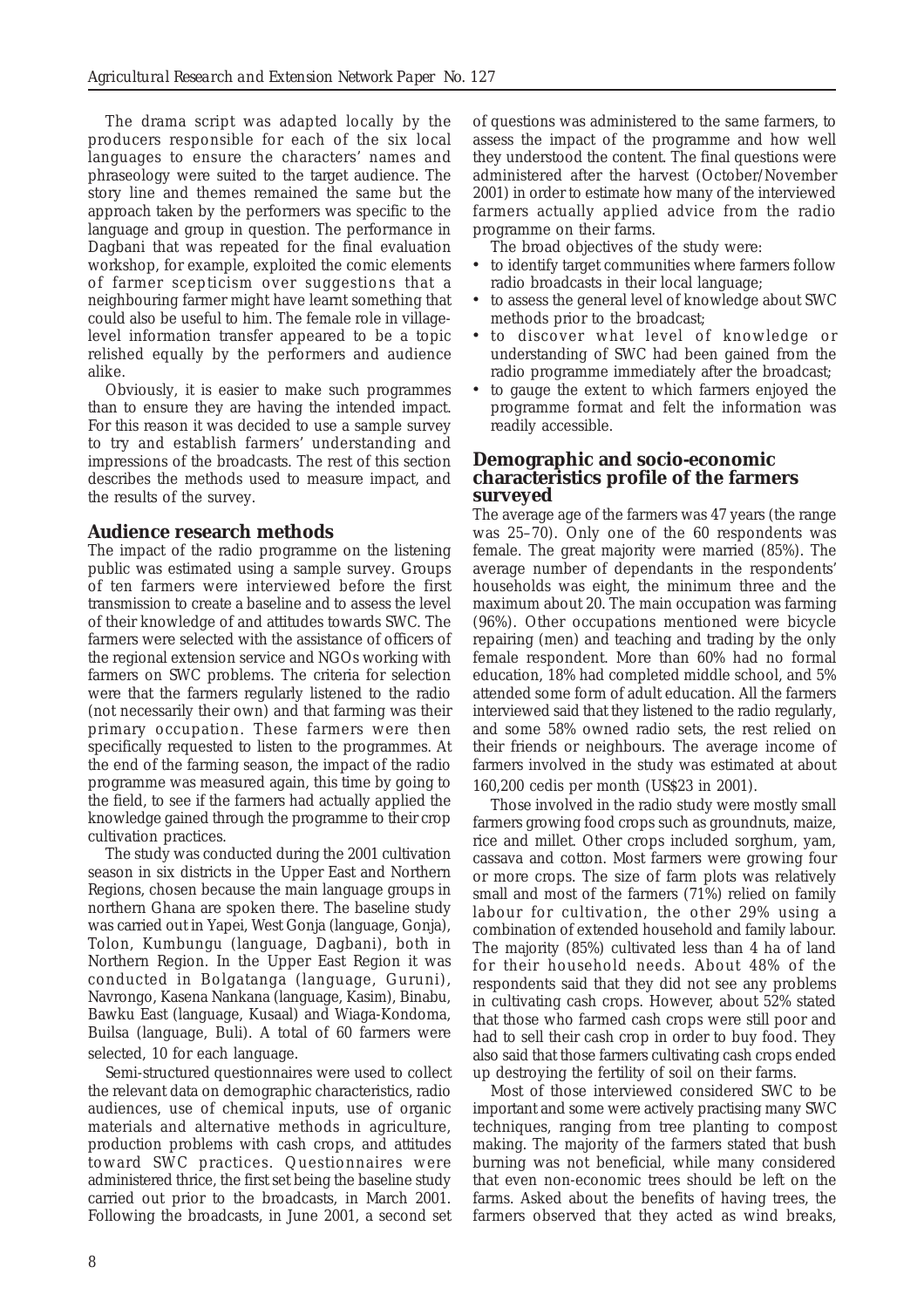provided organic matter, fruit, shade, fodder, etc. Surprisingly, many farmers believed that chemical fertiliser is actually harmful to the soil. This may be attributed to the rapid deterioration of the soil under cash crops such as cotton, where heavy fertiliser rates are normal. The respondents were of the view that the use of organic rather than chemical fertilisers should be encouraged.

#### **Farmers' reactions to the radio programme**

In June 2001, after the radio programme had been transmitted, the same target audience was questioned about the content of the programme and their level of understanding of SWC matters. Three-quarters of the respondents said that they understood the programme well, while some 7% were less confident. The results are presented in Table 2.

| Table 2 Target audience's understanding of radio<br>programme |                  |      |  |
|---------------------------------------------------------------|------------------|------|--|
| <b>Responses</b>                                              | Frequency (n=60) | ℅    |  |
| Understood well                                               | 45               | 75.0 |  |
| No response                                                   | 8                | 13.3 |  |
| Understood but not well                                       | 6                | 10.0 |  |
| Had little understanding                                      |                  | 17   |  |

Asked if they believed the messages of the radio programme were true, 83% replied affirmatively, while 17% would not answer the question. As to which part of the programme they enjoyed most, farmers ranked the various parts as follows (Table 3).

| Table 3 Aspects of the programme most<br>enjoyed by farmers |                                                    |         |  |
|-------------------------------------------------------------|----------------------------------------------------|---------|--|
|                                                             | Frequency (n=119*)                                 | Ranking |  |
| The drama                                                   | 41                                                 |         |  |
| The talk                                                    | 31                                                 | 2       |  |
| The conclusion                                              | 15                                                 | 3       |  |
| <b>Music</b>                                                | 11                                                 | $4 =$   |  |
| The introduction                                            | 11                                                 | $4 =$   |  |
| The <i>jingle</i>                                           | 8                                                  | 5       |  |
| AII                                                         | 2                                                  | 6       |  |
|                                                             | *Respondents were permitted more than one response |         |  |

They seem to have particularly enjoyed the drama. Asked about the main messages in the programme, they gave the answers listed in Table 4.

| Table 4 Perceived main messages of the<br>programme |                  |         |
|-----------------------------------------------------|------------------|---------|
|                                                     | Frequency (n=89) | Ranking |
| Proper soil and water                               |                  |         |
| conservation practices                              | 34               |         |
| Importance of tree planting                         | 15               | 2       |
| The use of animal manure                            | 12               | 3       |
| Prevention of bush burning                          | 10               | 4       |
| Agro forestry and organic                           |                  |         |
| farming                                             | 8                | 5       |
| How to make compost                                 | 3                | 6       |
| Proper way of farming                               | 5                | 7       |
| Proper land preparation                             |                  |         |
| methods                                             | 1                | $8=$    |
| The use of crop residues as                         |                  |         |
| organic matter                                      |                  | $8=$    |

All the broadcasts went out in the afternoon, between 4 and 5 p.m. Most of the respondents (78.3%) agreed that this was suitable, but if given a choice, they would have preferred the evening, between 7 and 9 o'clock.

In order to ensure that the farmers were not simply seeking to please the interviewers by giving only positive responses, two questions were asked inviting negative views about the importance of the programme's topics (Table 5 and Table 6).

| Table 5 Whether we practise SWC techniques<br>or not farming will always continue |                    |      |  |
|-----------------------------------------------------------------------------------|--------------------|------|--|
|                                                                                   | Frequency $(n=60)$ | %    |  |
| Strongly agree                                                                    |                    | 1.7  |  |
| No response                                                                       | 3                  | 5.0  |  |
| Not sure                                                                          | Q                  | 15.0 |  |
| Agree                                                                             | 13                 | 21.7 |  |
| Strongly disagree                                                                 | 16                 | 26.7 |  |
| <b>Disagree</b>                                                                   | 18                 | 30.0 |  |
| Table 6 There is no point in wasting time on                                      |                    |      |  |

**soil and water conservation**

|--|

To outsiders, it may seem evident that farmers should practise SWC measures; with access to worldwide data, the deleterious effects of any other strategy are all too well-known. But real farmers live in a world of limited capital and labour resources; and in an individual household, the expenditure on these may not justify the return. Despite these constraints the results indicate that the majority of the respondents had a genuine commitment to the importance of SWC.

## **Final evaluation results: situation at the end of growing season**

At the end of cultivation season, in the second half of October 2001, interviews with the same respondents were carried out, followed by visits to farms to determine how much of the advice given by the radio programme was actually applied. The answers regarding the major areas covered by the programme are presented below.

All the farmers interviewed were aware that bush burning is a harmful practice. But the radio programme had reinforced their decision not to burn. Asked why they considered it harmful, after listening to the radio programme, farmers mentioned that it damaged the soil (44%), destroyed the grass used for roofing the local houses (5.6%) and killed trees (5.6%), while others mentioned that keeping from burning enriched the soil (16.7%), and conserved soil and water (5.6%) which showed they understood the programme's messages about bush burning. This basic message that limiting bush burning where possible is consistent with SWC techniques is one which the discussion panels were able to develop in greater detail.<sup>3</sup>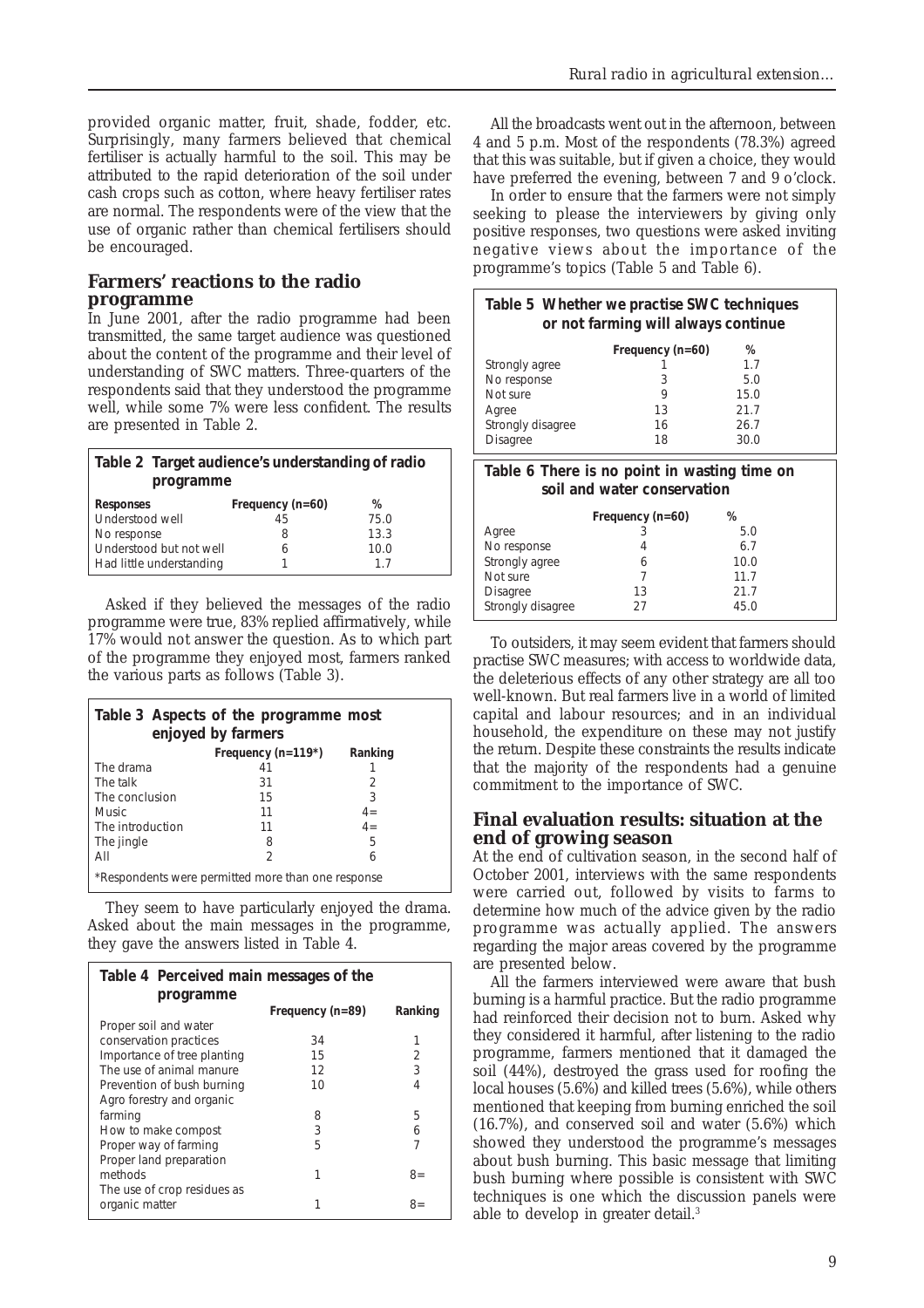About 61% of farmers did not cut the trees on their farms, while about 33% did, to create more space for food crops, for fuel wood, rafters, etc. Of the farmers who confirmed that they cut the trees on their farms, about 38% said that they also planted them. Those who did not plant trees gave as the main reasons scarcity of land, insecure tenure, lack of seedlings and destruction of young trees by animals. The radio programme had had some influence on 94% of the respondents regarding their decisions whether or not to cut trees on their farms in future.

## **Conclusions**

The respondents, in general, liked the radio programme, and the parts that they enjoyed most were the drama and the group discussion between the presenter, extension agents, NGO representative and the invited farmers.

Understanding of soil and water conservation practices, agroforestry and organic manuring seem to have improved after listening to the programme. If similar programmes were to be transmitted regularly, they could be used as an educational tool, especially in the area of agroforestry, where farmers stated that there is a lack of information. Bush burning was recognised as a negative practice by almost all the respondents, even before the programme was transmitted. The broadcast has, however, increased the farmers' resolve to reduce this practice on their own farms and in the immediate environment.

It can be concluded that the radio programme was well received by the target audience, and the format in which it was presented was popular and easily understood. The vernacular used in the broadcast was also very important; this aspect made the programme immediately acceptable. Drama, which formed a large part of the programme, also contributed to its popularity. Almost any type of information and advice can be prepared for radio transmission. However, the timing, sustainability and continuity of these types of programmes must be taken into consideration for future work. The programme would have had even more effect if continued over several cultivation seasons. The broadcasts should be timed to coincide with the start of the farming season and repeated at regular intervals, i.e., once or twice monthly, until harvest time.

## **4 IMPLICATIONS FOR DEVELOPMENT**

## **Policy issues**

Rural radio has developed over the years into a wellestablished tool for both community empowerment and improving the information and communication capacity of remote rural populations. The developmental potential of rural radio is recognised by international organisations, NGOs and governments alike through a wide array of sectoral foci. Efforts to improve the transfer of knowledge for agricultural development have been concentrated for some time on improving the information interface between researchers, extension agents and farmers. The experience of the vernacular radio programmes on soil and water conservation described above illustrates the type of interaction which can be achieved with farmers living in remote rural communities through the use of carefully designed content. In an era of rapidly developing information and communication technologies rural radio is a powerful mechanism for linking old and new technologies, providing information resources cheaply to those who need them most to improve their livelihoods, whilst at the same time strengthening existing resources of knowledge, enterprise and cultural identity.

Changes in the structure of agricultural extension services worldwide have led to an increased emphasis on demand-driven, participatory and pluralistic mechanisms of information and technology transfer. Extension services are increasingly expected to encourage and facilitate farmer experimentation and enquiry. This corresponds to a shift towards more democratic and decentralised government frameworks within which private sector and market based service delivery mechanisms can operate. The political and technological climate is therefore conducive to rural radio and agricultural extension continuing to grow and link together as part of wider development strategies. However, in order to build on the current positive but often fragmented experience a more comprehensive policy framework will need to be established, including the following:

- national communication and media strategies that incorporate pluralistic approaches to media within the more traditional centralised broadcasting and information systems;
- up-to-date sociolinguistic analyses of the numbers and geographical dispersal of minority languages with potential for broadcasting;
- ICT strategies that constantly explore how technological advances can best be integrated into all national broadcasting, government and research networks over the medium to longer term;
- legislation and initial subsidies to support the establishment of independent community radio broadcasting;
- streamlined licensing and bureaucratic procedures for information services such as local FM stations, internet service providers and rural telecommunication services;
- mainstreamed information and communication development strategies in cross-sectoral budgetary planning processes such as PRSPs.

Mainstreaming the development of local broadcasting networks into cross-sectoral budgetary planning will be essential to cover both short-term infrastructure expansion costs and long-term sustainability. Many rural radio stations are reliant on external donor funding for their existence and longerterm survival. This is likely to continue in the foreseeable future due to both the limited incomes and relatively low population densities of many rural radio audience catchments. However with increased networking and innovative approaches to harnessing new flexible information sharing technologies, local programming could benefit from a wider range of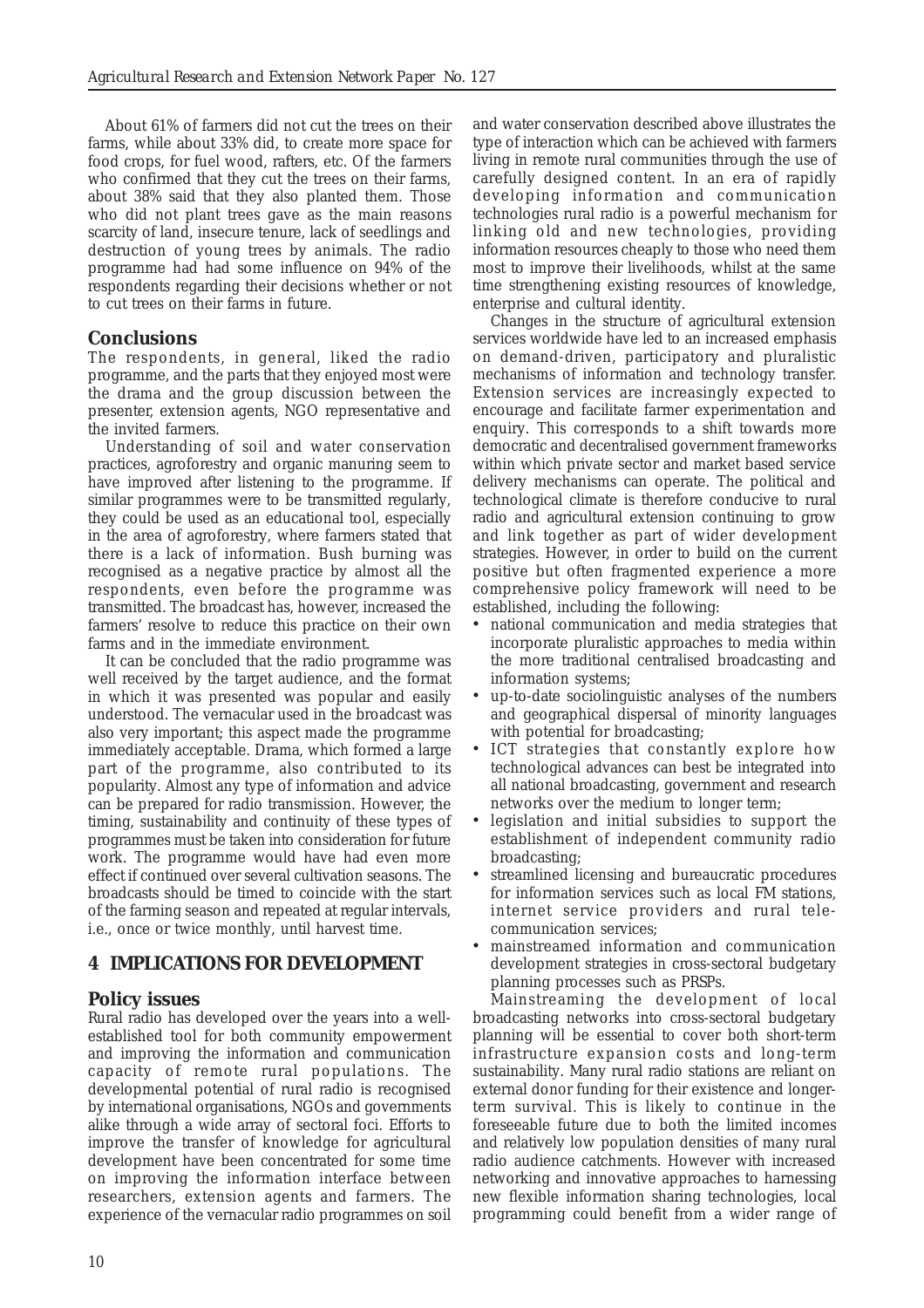materials that can be integrated cheaply into local programmes. A strategy attempting to create isolated, financially self-sustaining, community-based radio stations in the world's poorest villages is an unrealistic application of the hegemonic privatisation paradigm. Efforts to privatise agricultural extension should not necessarily include those extension services that are being provided by rural radio. Rural radio should represent the sort of legitimate low-cost, high-impact expenditure that governments and donors continue to support with the savings afforded by the rationalisation and privatisation of public services in other areas.

## **5 CONCLUSIONS**

The importance of providing a long-term strategic approach to the establishment of rural radio networks can be seen to be threefold. First, the legal framework setting out the constitutional authority for the operation of independent broadcasting is a fundamental requirement still required in many developing countries. This coincides with the political project of international democratisation and decentralisation of power and control as a means to improve governance structures in general. Second, cross-sectoral budgetary planning will increasingly be a prerequisite for international donor funding in developing countries. National strategies that allow for the combined development impact of rural radio across a range of sectors such as health, education and agricultural extension could help to ensure the longer-term sustainability of local broadcasting through more stable and longer-term funding; and a rational expenditure schedule that corresponds to the regional spatial and sectoral priorities for cross-sectoral development. Finally, the coordination of technological developments and information network integration needs to retain local autonomy whilst ensuring the full potential of the technology available is harnessed. Digital satellite radio receivers, for example, are presently too expensive (around \$100) to be used individually by farmers but could be employed strategically by the rural radio networks and extension services to maximise information sharing. Without comprehensive national strategies the reliance on state-run information networks could be replaced less by community-based, participatory communication than by the information networks of the even less relevant international mass media.

There is an interesting combination of approaches in the use of rural radio for agricultural extension. On the one hand they are locally focused, using indigenous knowledge to build on local cultural and agroecological diversity. On the other hand there is an inherent didactic, progressive, developmental aspect that reinforces external cultural priorities by embracing change based on technical and scientific knowledge. Historically, agricultural extension has often failed to communicate technical information to farmers in a way that has enabled it to be adopted locally. The combination of approaches encapsulated in the best examples of rural radio based extension strike an effective balance between indigenous and scientific approaches to agricultural development. There are,

however, likely to continue to be considerable challenges in the future in providing farmers, extensionists and radio broadcasters with the training and skills to manage the burgeoning information supply for practical poverty-reducing outcomes. In the midst of a digital revolution a pragmatic focus on increasing access to community radio by small-scale farmers in areas with little or no electricity and no formal experience of the extension service would go a long way towards improving agricultural development and rural livelihoods in many developing countries.

## **REFERENCES**

- Adhikarya, R. (1994) *Strategic extension campaign. A participatory-oriented method of agricultural extension. A case study of FAO's experiences*. Rome: FAO.
- Amanor, K. (2001) Discourse coalitions and the politics of fire in Ghana. Unpublished draft. University of Ghana, Legon.
- Ansu-Kyeremeh, K. (1992) 'Cultural aspects of constraints on village education by radio'. *Media, Culture & Society*, Vol. 14, No. 1, pp. 111–28.
- Blench, R. and Slaymaker, T. (2002a) *Rethinking natural resource degradation in sub-Saharan Africa: Policies to support sustainable soil fertility management, soil and water conservation among resource-poor farmers in semi-arid areas. Volume 1 – Country Overviews*. Tamale, Ghana: ODI and UDS.
- Blench, R. and Slaymaker, T. (2002b) *Rethinking natural resource degradation in sub-Saharan Africa: Policies to support sustainable soil fertility management, soil and water conservation among resource-poor farmers in semi-arid areas. Volume 2 – Country Case Studies*. Tamale, Ghana: ODI and UDS.
- Blench, R. and Slaymaker, T. (2002c) *Pour une nouvelle approche de la lutte contre la dégradation des ressources naturelles en Afrique subsaharienne: Etudes de cas menées en Afrique de l'Ouest*. Sénégal: ENDA.
- Brown, D., Howes, M., Hussein, K., Longley, C. and Swindell, K. (2002) *'*Participatory methodologies and practices: Assessing PRA use in the Gambia'. *Agricultural Research and Extension Network Paper* No. 124, London: ODI.
- Chambers, R. (1994) 'Participatory rural appraisal (PRA): Analysis of experience'. *World Development*, Vol. 22, No. 9, pp. 1253–68.
- Chapman, R. and Slaymaker, T. (2002) 'ICTs and rural development: Review of the literature, current interventions and opportunities for action'. *ODI Working Paper* No. 192. London: ODI.
- Coldevin, G. (2000) *Participatory communication and adult learning for rural development*. Rome: FAO.
- Communication Initiative (2002) *Hatemolo radio programme in Nepal. Programme description*. Downloaded on 12/12/02 from the Communication Initiative website: www.comminit.com
- Dagron, A. (2001) 'Making waves: Stories of participatory Communication for Social Change'. New York: Rockefeller Foundation.